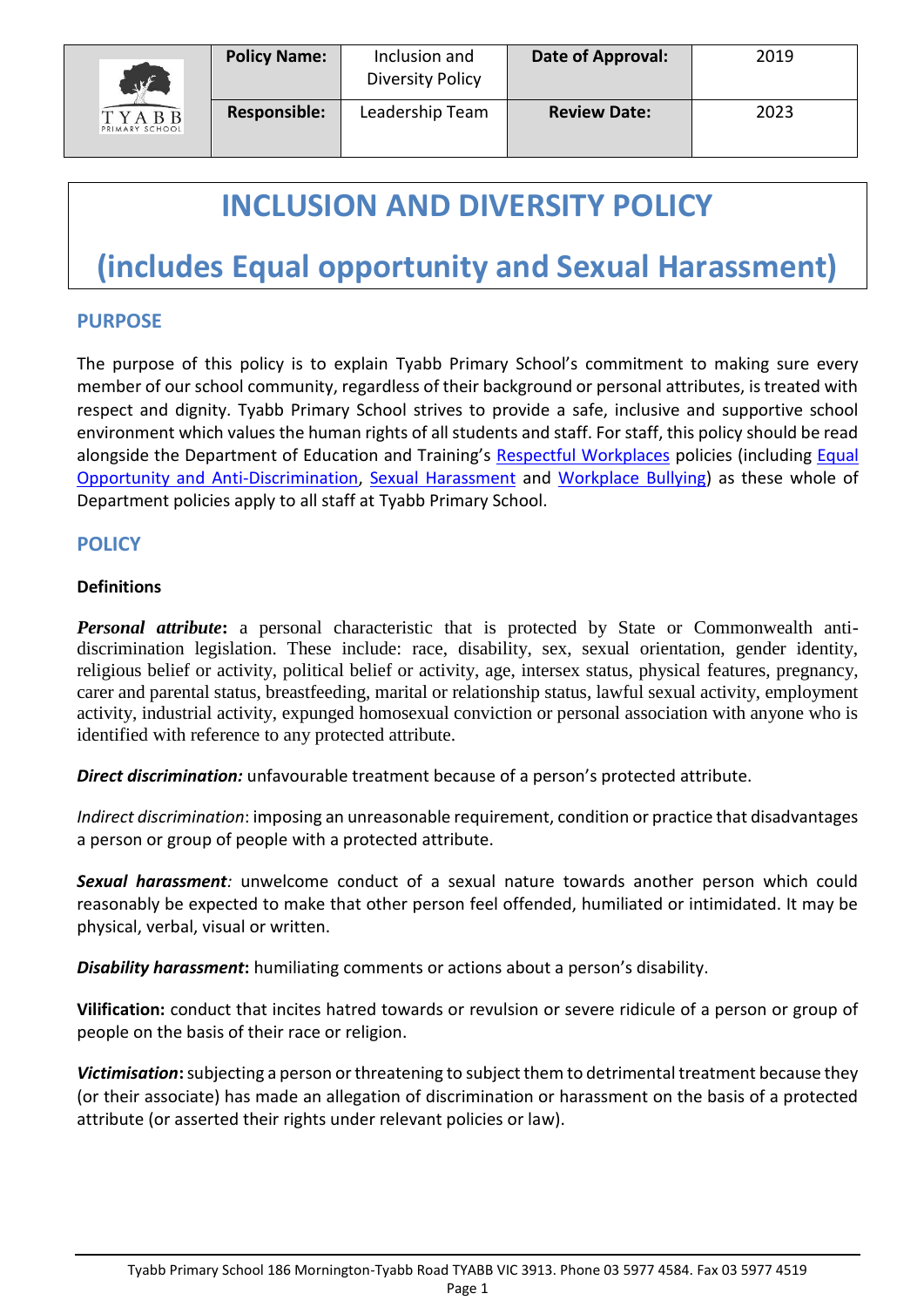#### **Inclusion and diversity**

Tyabb Primary School is committed to creating a school community where all members of our school community are welcomed, accepted and treated equitably and with respect regardless of their backgrounds or personal attributes such as race, language, religious beliefs, gender identity, disability or sexual orientation so that they can participate, achieve and thrive at school.

Tyabb Primary School acknowledges and celebrates the diversity of backgrounds and experiences in our school community and we will not tolerate behaviours, language or practices that label, stereotype or demean others. At Tyabb Primary School we value the human rights of every student and we take our obligations under anti-discrimination laws and the Charter of Human Rights and Responsibilities seriously.

Tyabb Primary School will:

- Actively nurture and promote a culture where everyone is treated with respect and dignity.
- ensure that students are not discriminated against (directly or indirectly) and where necessary, are reasonably accommodated to participate in their education and school activities (eg schools sports, concerts on the same basis as their peers.
- acknowledge and respond to the diverse needs, identities and strengths of all students.
- encourage empathy and fairness towards others.
- challenge stereotypes that promote prejudicial and biased behaviours and practices.
- contribute to positive learning, engagement and wellbeing outcomes for students.
- respond to complaints and allegations appropriately and ensure that students are not victimised.

Bullying, unlawful discrimination, harassment, vilification and other forms of inappropriate behaviour targeting individuals or groups because of their personal attributes will not be tolerated at Tyabb Primary School. We will take appropriate measures, consistent with its *Student Wellbeing and Engagement, Welfare and Discipline and Bullying Prevention policies* to respond to discriminatory behaviour or harassment at our school.

Students who may have experienced or witnessed this type of behaviour are encouraged to speak up and to let their teachers, parents or carers know about those behaviours to ensure that inappropriate behaviour can be addressed.

These measures are as listed in the above documents and may include all, or some of the following:

- Facilitate a restorative practice meeting with all or some of the students involved. The objective of restorative practice is to repair relationships that have been damaged by bringing about a sense of remorse and restorative action on the part of the person who has bullied and/or harassed someone and forgiveness by the person who has been affected. Students that are involved in bullying or harassing others on the basis of their personal attributes will be supported to understand the impact of their behaviour.
- Facilitate a mediation between some or all of the students involved to help to encourage students to take responsibility for their behaviour and explore underlying reasons for conflict or grievance.
- Implement disciplinary consequences for the perpetrator students, which may include removal of privileges, detention, suspension and/or expulsion consistent with our Student Wellbeing and Engagement policy, the Ministerial Order on Suspensions and Expulsions and any other relevant Department policy.